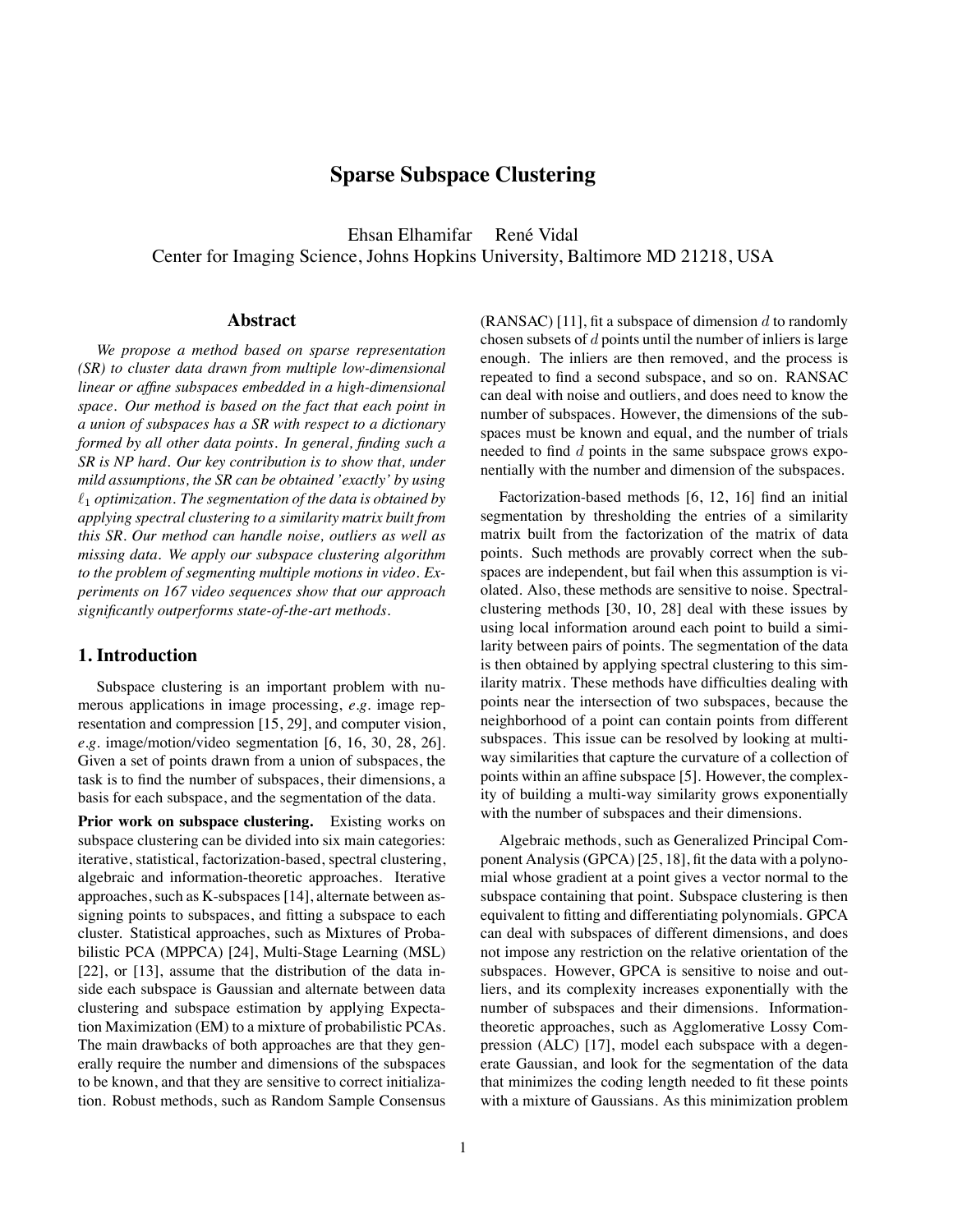is NP hard, a suboptimal solution is found by first assuming that each point forms its own group, and then iterative merging pairs of groups to reduce the coding length. ALC can handle noise and outliers in the data, and can estimate the number of subspaces and their dimensions. However, there is no theoretical proof for the optimality of the algorithm.

**Paper contributions.** In this paper, we propose a completely different approach to subspace clustering based on sparse representation. Sparse representation of signals has attracted a lot of attention during the last decade, especially in the signal and image processing communities (see *§*2 for a brief review). However, its application to computer vision problems is fairly recent. [21] uses  $\ell_1$  optimization to deal with missing or corrupted data in motion segmentation. [20] uses sparse representation for restoration of color images. [27] uses  $\ell_1$  minimization for recognizing human faces from frontal views with varying expression and illumination as well as occlusion. [19] uses a sparse representation to learn a dictionary for object recognition.

Our work is the first one to directly use the sparse representation of vectors lying on a union of subspaces to cluster the data into separate subspaces. We exploit the fact that each data point in a union of subspaces can always be written as a linear or affine combination of all other points. By searching for the *sparsest* combination, we automatically obtain other points lying in the same subspace. This allows us to build a similarity matrix, from which the segmentation of the data can be easily obtained using spectral clustering. Our work has numerous advantages over the state of the art.

– Our sparse representation approach resolves the exponential complexity issue of methods such as RANSAC, spectral clustering, and GPCA. While in principle finding the sparsest representation is also an NP hard problem, we show that under mild assumptions on the distribution of data on the subspaces, the sparsest representation can be found efficiently by solving a (convex)  $\ell_1$  optimization problem.

– Our work extends sparse representation work from one to multiple subspaces. As we will see in *§*2, most of the sparse representation literature assumes that the data lies in a single linear subspace [1, 4, 7]. The work of [9] is the first one to address the case of multiple subspaces, under the assumption that a sparsifying basis for each subspace is known. Our case is more challenging, because we do not have any basis for any of the subspaces nor do we know which data belong to which subspace. We only have the sparsifying basis for the union of subspaces given by the data matrix.

– Our work requires no initialization, can deal with both linear and affine subspaces, can handle data points near the intersections, noise, outliers, and missing data.

– Last, but not least, our method significantly outperforms existing motion segmentation algorithms on 167 sequences.

# **2. Sparse representation and compressed sensing**

Compressed sensing (CS) is based on the idea that many signals or vectors can have a concise representation when expressed in a proper basis. So, the information rate of a sparse signal is usually much smaller than the rate suggested by its maximum frequency. In this section, we review recently developed techniques from CS for sparsely representing signals lying in one or more subspaces.

#### **2.1. Sparse representation in a single subspace**

Consider a vector  $x$  in  $\mathbb{R}^D$ , which can be represented in a basis of *D* vectors  $\{\psi_i \in \mathbb{R}^D\}_{i=1}^D$ . If we form the basis matrix  $\Psi = [\psi_1, \psi_2, \cdots, \psi_D]$ , we can write *x* as:

$$
\boldsymbol{x} = \sum_{i=1}^{D} s_i \boldsymbol{\psi}_i = \boldsymbol{\Psi}\boldsymbol{s}
$$
 (1)

where  $s = [s_1, s_2, \dots, s_D]$ <sup> $\perp$ </sup>. Both *x* and *s* represent the same signal, one in the space domain and the other in the Ψ domain. However, in many cases *x* can have a sparse representation in a properly chosen basis  $\Psi$ . We say that *x* is *K-sparse* if it is a linear combination of at most *K* basis vectors in  $\Psi$ , *i.e.* if at most K of the coefficients are nonzero. In practice, the signal is *K*-sparse when it has at most *K* large nonzero coefficients and the remaining coefficients are very small. We are in general interested in the case where  $K \ll D$ .

Assume now that we do not measure *x* directly. Instead, we measure *m* linear combinations of entries of *x* of the form  $y_i = \phi_i^{\top} x$  for  $i \in \{1, 2, \cdots, m\}$ . We thus have

$$
\boldsymbol{y} = [y_1, y_2, \cdots, y_m]^\top = \boldsymbol{\Phi} \boldsymbol{x} = \boldsymbol{\Phi} \boldsymbol{\Psi} \boldsymbol{s} = A \boldsymbol{s}, \quad (2)
$$

where  $\Phi = [\phi_1, \phi_2, \cdots, \phi_m]^\top \in \mathbb{R}^{m \times D}$  is called the measurement matrix. The works of  $[1, 4, 7]$  show that, given *m* measurements, one can recover *K*-sparse signals/vectors if  $K \leq m/\log(D/m)$ . In principle, such a sparse representation can be obtained by solving the optimization problem:

$$
\min \|s\|_0 \quad \text{subject to} \quad y = As,\tag{3}
$$

where  $\|\boldsymbol{s}\|_0$  is the  $\ell_0$  norm of *s*, *i.e.* the number of nonzero elements. However, such an optimization problem is in general non-convex and NP-hard. This has motivated the development of several methods for efficiently extracting a sparse representation of signals/vectors. One of the well-known methods is the Basis Pursuit (BP) algorithm, which replaces the non-convex optimization in (3) by the following convex  $\ell_1$  optimization problem [7]:

$$
\min \|s\|_1 \quad \text{subject to} \quad y = As. \tag{4}
$$

The works of [3, 2] show that we can recover perfectly a *K*sparse signal/vector by using the Basis Pursuit algorithm in (4) under certain conditions on the so-called *isometry constant* of the *A* matrix.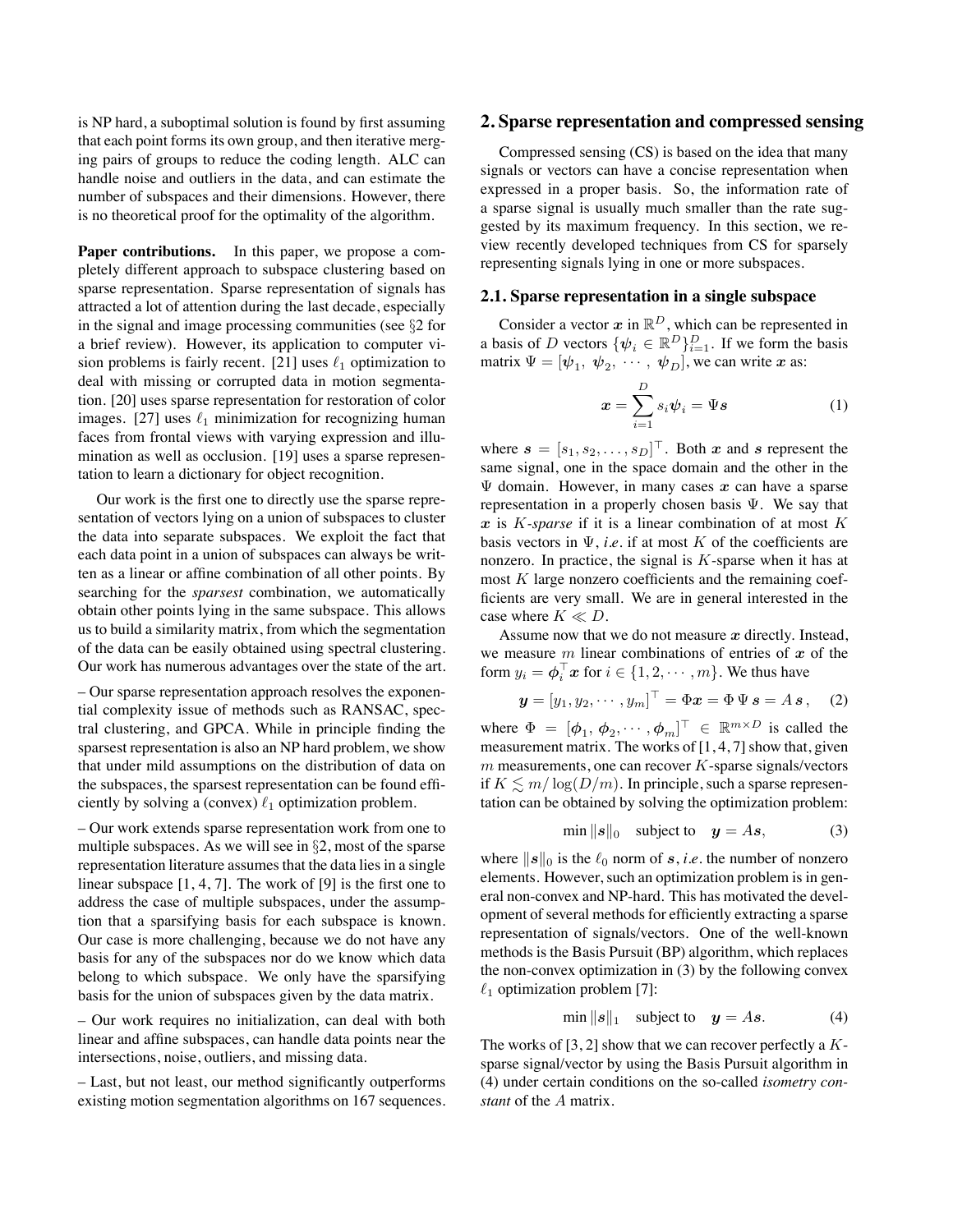#### **2.2. Sparse representation in a union of subspaces**

Most of the work on CS deals with sparse representation of signals/vectors lying in a single low-dimensional linear subspace. The more general case where the signals/vectors lie in a union of low-dimensional linear subspaces was only recently considered. The work of Eldar [9] shows that when the subspaces are disjoint (intersect only at the origin), a basis for each subspace is known, and certain condition on a modified isometry constant holds, one can recover the block-sparse vector *s* exactly by solving an  $\ell_1/\ell_2$  optimization problem.

More precisely, let  $\{A_i \in \mathbb{R}^{D \times d_i}\}_{i=1}^n$  be a set of bases for *n* disjoint linear subspaces embedded in  $\mathbb{R}^D$  with dimensions  $\{d_i\}_{i=1}^n$ . If *y* belongs to the *i*-th subspace, we can represent it as the sparse solution of

$$
\mathbf{y} = A\mathbf{s} = [A_1, A_2, \cdots, A_n] [\mathbf{s}_1^\top, \mathbf{s}_2^\top, \cdots, \mathbf{s}_n^\top]^\top, \quad (5)
$$

where  $s_i \in \mathbb{R}^{d_i}$  is a nonzero vector and all other vectors  ${s_i \in \mathbb{R}^{d_j}}$  *i*  $\neq i$  are zero. Therefore, *s* is the solution to the following non-convex optimization problem:

min 
$$
\sum_{i=1}^{n} 1(||s_i||_2 > 0)
$$
 subject to  $y = As$ , (6)

where  $1(||s_i||_2 > 0)$  is an indicator function that takes the value 1 when  $||s_i||_2 > 0$  and zero otherwise. [9] shows that if a modified isometry constant satisfies a certain condition, then the solution to the (convex)  $\ell_2/\ell_1$  program

$$
\min \sum_{i=1}^{n} ||s_i||_2 \quad \text{subject to} \quad y = As \tag{7}
$$

coincides with that of (6).

In this paper, we address the problem of clustering data lying in multiple linear or affine subspaces. This subspace clustering problem is more challenging, because the subspace bases  $\{A_i\}_{i=1}^n$  and the subspace dimensions  $\{d_i\}_{i=1}^n$ are unknown, and hence we do not know a priori which data points belong to which subspace. To the best of our knowledge, our work is the first one to use sparse representation techniques to address the subspace clustering problem.

### **3. Subspace clustering via sparse representation**

In this section, we consider the problem of clustering a collection of data points drawn from a union of subspaces using sparse representation. First we consider the case where all subspaces are linear and then we extend our result to the more general case of affine subspaces.

#### **3.1. Clustering linear subspaces**

Let  $\{\boldsymbol{y}_j \in \mathbb{R}^D\}_{j=1}^N$  be a collection of data points drawn from a union of *n independent*<sup>1</sup> linear subspaces  $\{S_i\}_{i=1}^n$ . Let  $\{d_i \ll D\}_{i=1}^n$  and  $\{A_i \in \mathbb{R}^{D \times d_i}\}_{i=1}^n$  be, respectively, the unknown dimensions and bases for the *n* subspaces. Let  $Y_i \in \mathbb{R}^{D \times N_i}$  be the collection of  $N_i$  data points drawn from subspace *i*. Since we do not know which points belong to which subspace, our data matrix is of the form  $Y = [\mathbf{y}_1, \mathbf{y}_2, \cdots, \mathbf{y}_N] = [Y_1, Y_2, \cdots, Y_n] \Gamma \in \mathbb{R}^{D \times N},$ where  $N = \sum_{i=1}^{n} N_i$  and  $\Gamma \in \mathbb{R}^{N \times N}$  is an unknown permutation matrix that specifies the segmentation of data.

Although we do not know the subspace bases, we know that such bases can be chosen from the columns of the data matrix *Y* . In fact, if we assume that there are enough data points from each linear subspace,  $N_i \geq d_i$ , and that these data points are in general positions, meaning that no *d<sup>i</sup>* points from subspace *i* live in a  $(d_i - 1)$ -dimensional subspace, then the collection of data points is *self-expressive*. This means that if  $y$  is a new data point in  $S_i$ , then it can be represented as a linear combination of  $d_i$  points in the same subspace. Thus if we let  $s = \Gamma^{-1}[s_1^\top, s_2^\top, \cdots, s_n^\top]^\top \in$  $\mathbb{R}^N$ , where  $s_i \in \mathbb{R}^{N_i}$ , then *y* has a  $d_i$ -sparse representation, which can be recovered as a sparse solution of  $y = Ys$ , with  $s_i \neq 0$  and  $s_j = 0$  for all  $j \neq i$ . That is, *s* is a solution of the following non-convex optimization problem

$$
\min \|s\|_0 \quad \text{subject to} \quad y = Ys \tag{8}
$$

which is an NP-hard problem to solve.<sup>2</sup>

The following theorem shows that when the subspaces are independent<sup>1</sup>, the  $\ell_1$  optimization problem

$$
\min \|s\|_1 \quad \text{subject to} \quad y = Ys \tag{9}
$$

gives block sparse solutions with the nonzero block corresponding to points in the same subspace as *y*.

**Theorem 1** *Let*  $Y \in \mathbb{R}^{D \times N}$  *be a matrix whose columns are drawn from a union of n independent linear subspaces. Assume that the points within each subspace are in general position. Let y be a new point in subspace i. The solution to the*  $\ell_1$  *problem in* (9)  $\mathbf{s} = \Gamma^{-1}[\mathbf{s}_1^\top, \mathbf{s}_2^\top, \cdots, \mathbf{s}_n^\top]^\top \in \mathbb{R}^N$ *is block sparse,* i.e.  $s_i \neq 0$  *and*  $s_j = 0$  *for all*  $j \neq i$ *.* 

*Proof.* Let *s* be any sparse representation of the data point  $y \in S_i$ , *i.e.*  $y = Ys$  with  $s_i \neq 0$  and  $s_j = 0$  for all  $j \neq i$ . Since the points in each subspace are in general positions, such a sparse representation exists. Now, if *s*<sup>∗</sup> is a solution of the  $\ell_1$  program in (9), then  $s^*$  is a vector of minimum

<sup>&</sup>lt;sup>1</sup>A collection of *n* linear subspaces  $\{S_i \subset \mathbb{R}^D\}_{i=1}^n$  are independent if  $\dim_{\mathcal{O}}(\bigoplus_{i=1}^n S_i) = \sum_{i=1}^n$ 

<sup>&</sup>lt;sup>2</sup> Notice that our optimization problem in  $(8)$  is different from the one in (6), because we do not know the subspace basis or the permutation matrix Γ, and hence we cannot enforce that  $s_j = 0$  for  $j \neq i$  whenever  $s_i \neq 0$ .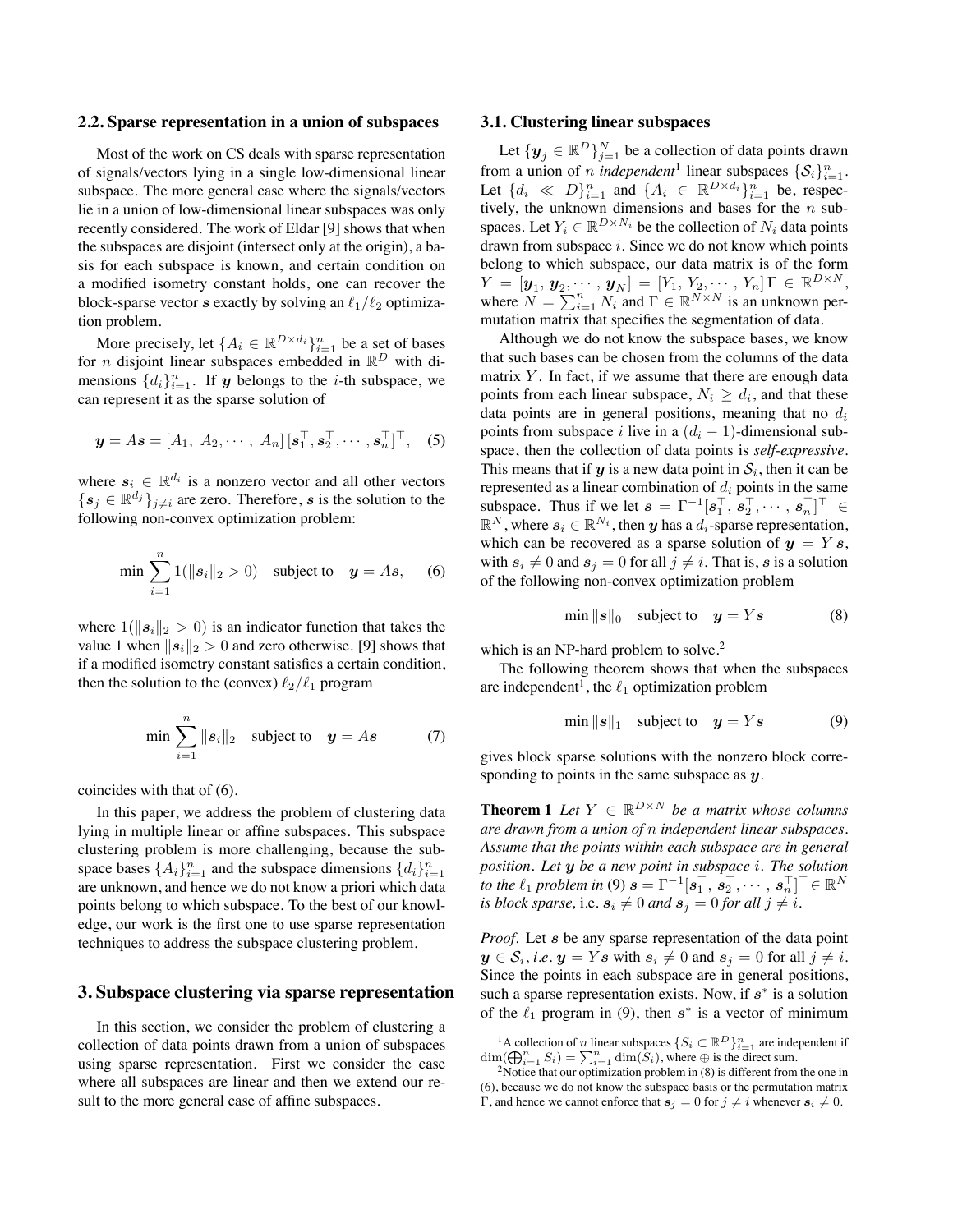$\ell_1$  norm satisfying  $y = Ys^*$ . Let  $h = s^* - s$  denote the error between the optimal solution and our sparse solution. Then, we can write  $h$  as the sum of two vectors  $h_i$  and  $h_i$ <sup>*c*</sup> supported on disjoint subsets of indices:  $h_i$  represents the error for the corresponding points in subspace *i* and  $h_i$ <sup>*c*</sup> the error for the corresponding points in other subspaces. We now show that  $h_{i^c} = 0$ . For the sake of contradiction, assume that  $h_{i^c} \neq 0$ . Since  $s^* = s + h_i + h_{i^c}$ , we have that  $y = Ys^* = Y(s + h_i) + Yh_i$ <sup>c</sup>. Also, since  $y \in S_i$ ,  $Y(s + h_i) \in S_i$ , and from the independence assumption  $Yh_{i^c} \notin \mathcal{S}_i$ , we have that  $Yh_{i^c} = 0$ . This implies that

$$
\mathbf{y} = Y\mathbf{s}^* = Y(\mathbf{s} + \mathbf{h}_i).
$$

Now, from the fact that  $h_i$  and  $h_i$ <sup>c</sup> are supported on disjoint subset of indices, we have  $||s + h_i||_1 < ||s + h_i + h_i||_1 =$  $||s^*||_1$ . In other words,  $s + h_i$  is a feasible solution for the  $\ell_1$  program in (9) whose  $\ell_1$  norm is smaller than that of the optimal solution. This contradicts the optimality of the solution  $s^*$ . Thus we must always have  $s_{i^c}^* = s_{i^c} = 0$ , meaning that only the block corresponding to the points in the true subspace can have nonzero entries.

Theorem 1 gives sufficient conditions on subspaces and the data matrix in order to be able to recover a block sparse representation of a new data point as a linear combination of the points in the data matrix that are in the same subspace. We now show how to use such a sparse representation for clustering the data according to the multiple subspaces.

Let  $Y_i \in \mathbb{R}^{D \times N-1}$  be the matrix obtained from *Y* by removing its *i*-th column,  $y_i$ . The circumflex notation *i* thus means "not *i*". According to Theorem 1, if  $y_i$  belongs to the *j*-th subspace, then it has a sparse representation with respect to the basis matrix  $Y_{\hat{i}}$ . Moreover, such a representation can be recovered by solving the following  $\ell_1$  program

$$
\min ||c_i||_1 \quad \text{subject to} \quad \mathbf{y}_i = Y_i c_i. \tag{10}
$$

The optimal solution  $c_i \in \mathbb{R}^{N-1}$  is a vector whose nonzero entries correspond to points (columns) in  $Y_{\hat{i}}$  that lie in the same subspace as *yi*. Thus, by inserting a zero entry at the *i*th row of  $c_i$ , we make it an *N*-dimensional vector,  $\hat{c}_i \in \mathbb{R}^N$ , whose nonzero entries correspond to points in *Y* that lie in the same subspace as *yi*.

After solving (10) at each point  $i = 1, \ldots, N$ , we obtain a matrix of coefficients  $C = [\hat{c}_1, \hat{c}_2, \dots, \hat{c}_N] \in \mathbb{R}^{N \times N}$ . We use this matrix to define a directed graph  $G = (V, E)$ . The vertices of the graph *V* are the *N* data points, and there is an edge  $(v_i, v_j) \in E$  when the data point  $y_j$  is one of the vectors in the sparse representation of  $y_i$ , *i.e.* when  $C_{ji} \neq 0$ . One can easily see that the adjacency matrix of the *G* is *C*.

In general *G* is an unbalanced digraph. To make it balanced, we build a new graph  $\tilde{G}$  with the adjacency matrix  $\tilde{C}$ where  $C_{ij} = |C_{ij}| + |C_{ji}|$ . *C* is still a valid representation of the similarity, because if  $y_i$  can write itself as a linear combination of some points including  $y_j$  (all in the same subspace), then  $y_j$  can also write itself as a linear combination of some points in the same subspace including *yi*.

Having formed the similarity graph  $\tilde{G}$ , it follows from Theorem 1 that all vertices representing the data points in the same subspace form a connected component in the graph, while the vertices representing points in different subspaces have no edges between them. Therefore, in the case of *n* subspaces, *C*˜ has the following block diagonal form

$$
\tilde{C} = \begin{bmatrix} \tilde{C}_1 & 0 & \cdots & 0 \\ 0 & \tilde{C}_2 & \cdots & 0 \\ \vdots & \vdots & \ddots & \vdots \\ 0 & 0 & \cdots & \tilde{C}_n \end{bmatrix} \Gamma \tag{11}
$$

where Γ is a permutation matrix. The Laplacian matrix of  $\tilde{G}$  is then formed by  $L = D - \tilde{C}$  where  $D \in \mathbb{R}^{N \times N}$  is a diagonal matrix with  $D_{ii} = \sum_j \tilde{C}_{ij}$ .

We use the following result from spectral graph theory to infer the segmentation of the data by applying K-means to a subset of eigenvectors of the Laplacian.

**Proposition 1** *The multiplicity of the zero eigenvalue of the Laplacian matrix L corresponding to the graph*  $G$ *is equal to the number of connected components of the graph. Also, the components of the graph can be determined from the eigenspace of the zero eigenvalue. More precisely, if the graph has n connected components, then*  $u_i = [0, 0, \dots, 1] \, N_i, 0, \dots, 0] \Gamma$  *for*  $i \in \{1, 2, \dots, n\}$  *is the i-th eigenvector of L corresponding to the zero eigenvalue which means that the N<sup>i</sup> nonzero elements of u<sup>i</sup> belong to the same group.*

For data points drawn in general position from *n* independent linear subspaces, the similarity graph  $G$  will have *n* connected components. Therefore, when the number of subspaces is unknown, we can estimate it as the number of zero eigenvalues of *L*. In the case of real data with noise, we have to consider a robust measure to determine the number of eigenvalues of *L* close to zero.

#### **3.2. Clustering affine subspaces**

In many cases we need to cluster data lying in multiple affine rather than linear subspaces. For instance, the motion segmentation problem we will discuss in the next section involves clustering data lying in multiple 3-dimensional affine subspaces. However, most existing motion segmentation algorithms deal with this problem by clustering the data as if they belonged to multiple 4-dimensional linear subspaces.

In this section, we show that our method can easily handle the case of affine subspaces by a simple modification to the BP algorithm. The modified  $\ell_1$  minimization is still a convex optimization, which can be efficiently implemented. More specifically, notice that in the case of affine subspace,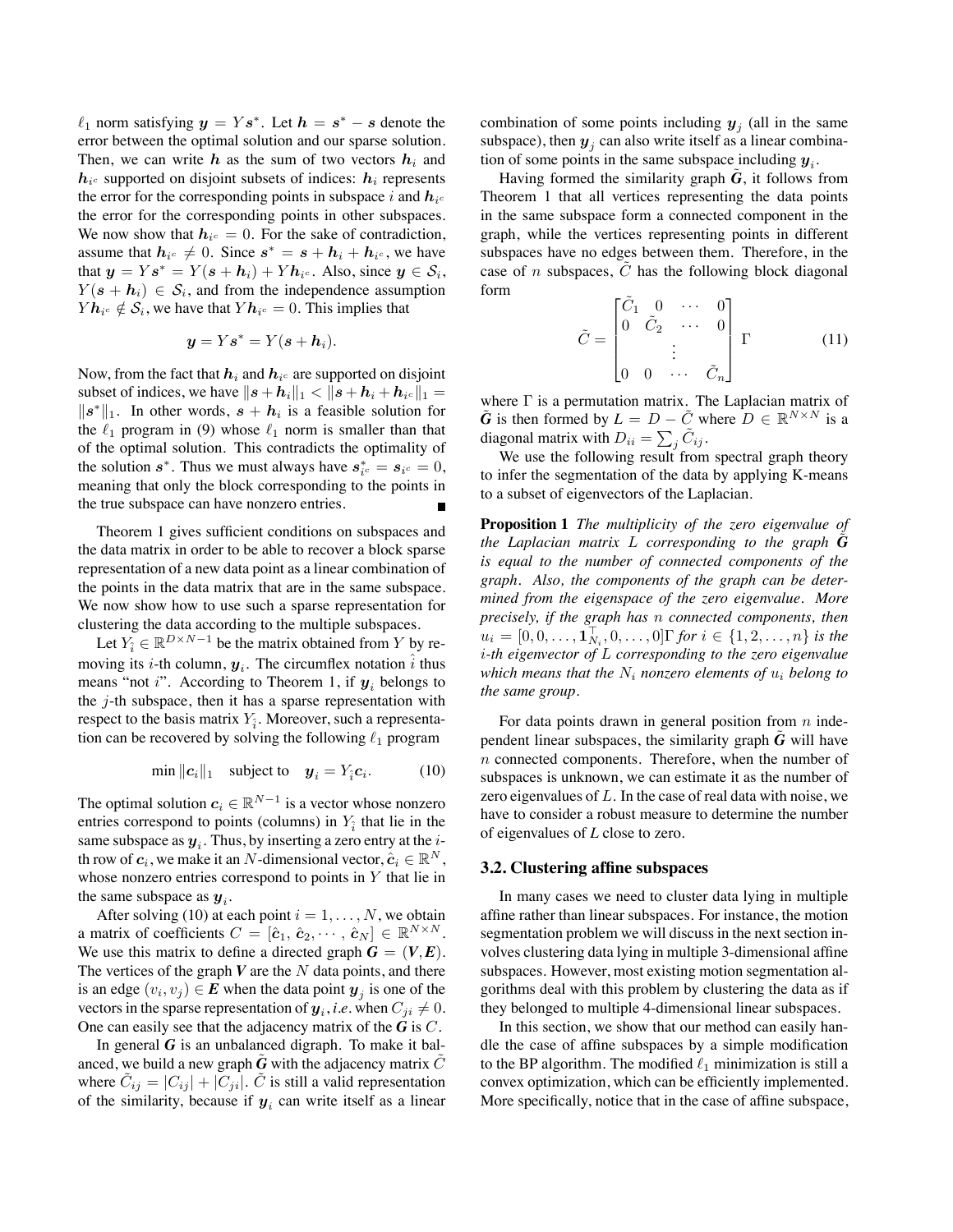a point can no longer write itself as a linear combination of points in the same subspace. However, we can still write a point *y* as an affine combination of other points, *i.e*.

$$
\mathbf{y} = c_1 \mathbf{y}_1 + c_2 \mathbf{y}_2 + \dots + c_N \mathbf{y}_N, \quad \sum_{i=1}^N c_i = 1. \quad (12)
$$

Theorem 2 shows that one can recover the sparse representation of data points on an affine subspace by using the following modified Basis Pursuit algorithm

$$
\min \|c\|_1 \quad \text{subject to} \quad y = Yc \text{ and } c^{\top}1 = 1. \tag{13}
$$

**Theorem 2** *Let*  $Y \in \mathbb{R}^{D \times N}$  *be a matrix whose columns are drawn from a union of n independent*<sup>3</sup> *affine subspaces. Assume that the points within each subspace are in general position. Let y be a new point in subspace i. The solution to the*  $\ell_1$  *problem in* (13),  $\mathbf{s} = \Gamma^{-1}[\mathbf{s}_1^\top, \mathbf{s}_2^\top, \cdots, \mathbf{s}_n^\top]^\top \in \mathbb{R}^N$ *is block sparse,* i.e.  $s_i \neq 0$  *and*  $s_j = 0$  *for all*  $j \neq i$ *.* 

*Proof.* Analogous to that of Theorem 1.

Similar to what we did for linear subspaces, we can use this result for clustering a collection of data points drawn from *n* affine subspaces. Essentially, we solve the following  $\ell_1$  minimization problem for each data point  $y_i$ 

Ē

min 
$$
||c_i||_1
$$
 subject to  $y_i = Y_i c_i$  and  $c_i^{\dagger} 1 = 1$ , (14)

and form the graph  $\tilde{G}$  from the sparse coefficients. We then apply spectral clustering to the corresponding Laplacian matrix in order to get the segmentation of data.

#### **3.3. Subspace clustering with noisy data**

Consider now the case where the data points drawn from a collection of linear or affine subspaces are contaminated with noise. More specifically, let  $\bar{y}_i = y_i + \zeta_i$  be the *i*-th data point corrupted with noise  $\zeta_i$  bounded by  $\|\zeta_i\|_2 \leq \epsilon$ . In order to recover the sparse representation of  $\bar{y}_i$ , we can look for the sparsest solution of  $\bar{y}_i = Y_i c_i$  with an error of at most  $\epsilon$ , *i.e.*  $||Y_i c_i - \bar{y}_i||_2 \leq \epsilon$ . We can find such a sparse representation by solving the following problem

$$
\min ||c_i||_1 \quad \text{subject to} \quad ||Y_i c_i - \bar{y}_i||_2 \le \epsilon. \tag{15}
$$

However, in many situations we do not know the noise level  $\epsilon$  beforehand. In such cases we can use the Lasso optimization algorithm [23] to recover the sparse solution from

$$
\min ||\boldsymbol{c}_i||_1 + \gamma ||Y_i \boldsymbol{c}_i - \bar{\boldsymbol{y}}_i||_2 \qquad (16)
$$

where  $\gamma > 0$  is a constant. In the case data drawn from multiple affine subspaces and corrupted with noise, the sparse representation can be obtained by solving the problem

$$
\min ||c_i||_1 \text{ subject to } ||Y_i c_i - \bar{y}_i||_2 \leq \epsilon \text{ and } c_i^{\top} 1 = 1 \tag{17}
$$

or the modified Lasso counterpart

$$
\min ||c_i||_1 + \gamma ||Y_i c_i - \bar{y}_i||_2 \quad \text{subject to} \quad c_i^\top \mathbf{1} = 1. \tag{18}
$$

Segmentation of the data into different subspaces then follows by applying spectral clustering to the Laplacian of  $\ddot{G}$ .

### **3.4. Clustering with missing or corrupted data**

In practice, some of the entries of the data points may be missing (incomplete data), or corrupted (outliers). In motion segmentation, for example, due to occlusions or limitations of the tracker, we may loose some feature points in some of the frames (missing entries), or the tracker may loose track of some features, leading to gross errors. As suggested in [21], we can fill in missing entries or correct gross errors using sparse techniques. In this section, we show that one can also cluster data points with missing or corrupted entries using a sparse representation.

Let  $I_i \subset \{1, \ldots, D\}$  denote the indices of missing entries in  $y_i \in \mathbb{R}^D$ . Let  $Y_i \in \mathbb{R}^{D \times N-1}$  be obtained by eliminating the vector  $y_i$  from the *i*-th column of the data matrix *Y*. We then form  $\tilde{y}_i \in \mathbb{R}^{D-|I_i|}$  and  $\tilde{Y}_i \in \mathbb{R}^{D-|I_i| \times N-1}$  by eliminating rows of  $y_i$  and  $Y_i$  indexed by  $I_i$ , respectively. Assuming that  $\tilde{Y}_\hat{i}$  is complete, we can find a sparse representation,  $c_i^*$ , for  $\tilde{y}_i$  by solving the following problem

$$
\min ||c_i||_1 + \gamma ||\tilde{Y}_i c_i - \tilde{y}_i||_2 \quad \text{subject to} \quad c_i^\top \mathbf{1} = 1. \tag{19}
$$

The missing entries of  $y_i$  are then given by  $y_i^* = Y_i c_i^*$ . Notice that this method for completion of missing data is essentially the same as our method for computing the sparse representation from complete data with noise in (18). Hence we can use the sparse coefficient vectors  ${c_i^*}_{i=1}^N$  to build the similarity graph and find the segmentation of data.

Assume now that a few entries of each data point are corrupted. We can also use the sparse representation to correct such entries. More precisely, let  $\tilde{\mathbf{y}}_i \in \mathbb{R}^D$  be a corrupted vector obtained from  $\bar{y}_i = y_i + \zeta_i$  by adding a sparse error vector  $e_i \in \mathbb{R}^D$  as  $\tilde{y}_i = y_i + \zeta_i + e_i$ . We can then write

$$
\tilde{\boldsymbol{y}}_i = Y_i \boldsymbol{c}_i + \boldsymbol{e}_i = \begin{bmatrix} Y_i & I_D \end{bmatrix} \begin{bmatrix} \boldsymbol{c}_i \\ \boldsymbol{e}_i \end{bmatrix} + \zeta_i, \tag{20}
$$

where the coefficient vector  $[c_i^{\dagger}, e_i^{\dagger}]^{\dagger}$  is still sparse, and hence can be recovered from

$$
\min \|\begin{bmatrix} \boldsymbol{c}_i \\ \boldsymbol{e}_i \end{bmatrix}\|_1 + \gamma \|\tilde{\boldsymbol{y}}_i - [Y_i \; I_D] \begin{bmatrix} \boldsymbol{c}_i \\ \boldsymbol{e}_i \end{bmatrix}\|_2 \text{ subject to } \boldsymbol{c}_i^\top \boldsymbol{1} = 1.
$$

We can then recover the original vector without outliers as  $y_i^* = Y_i c_i^*$ . As before, we can obtain the segmentation from the sparse coefficients  $\{c_i^*\}_{i=1}^N$  using spectral clustering.

In summary, we have the following *Sparse Subspace Clustering* (SSC) algorithm for clustering data drawn from a collection of linear/affine subspaces, and corrupted by noise, missing entries, and outliers.

<sup>&</sup>lt;sup>3</sup>A collection of affine subspaces is said to be independent if they are independent as linear subspaces in homogeneous coordinates.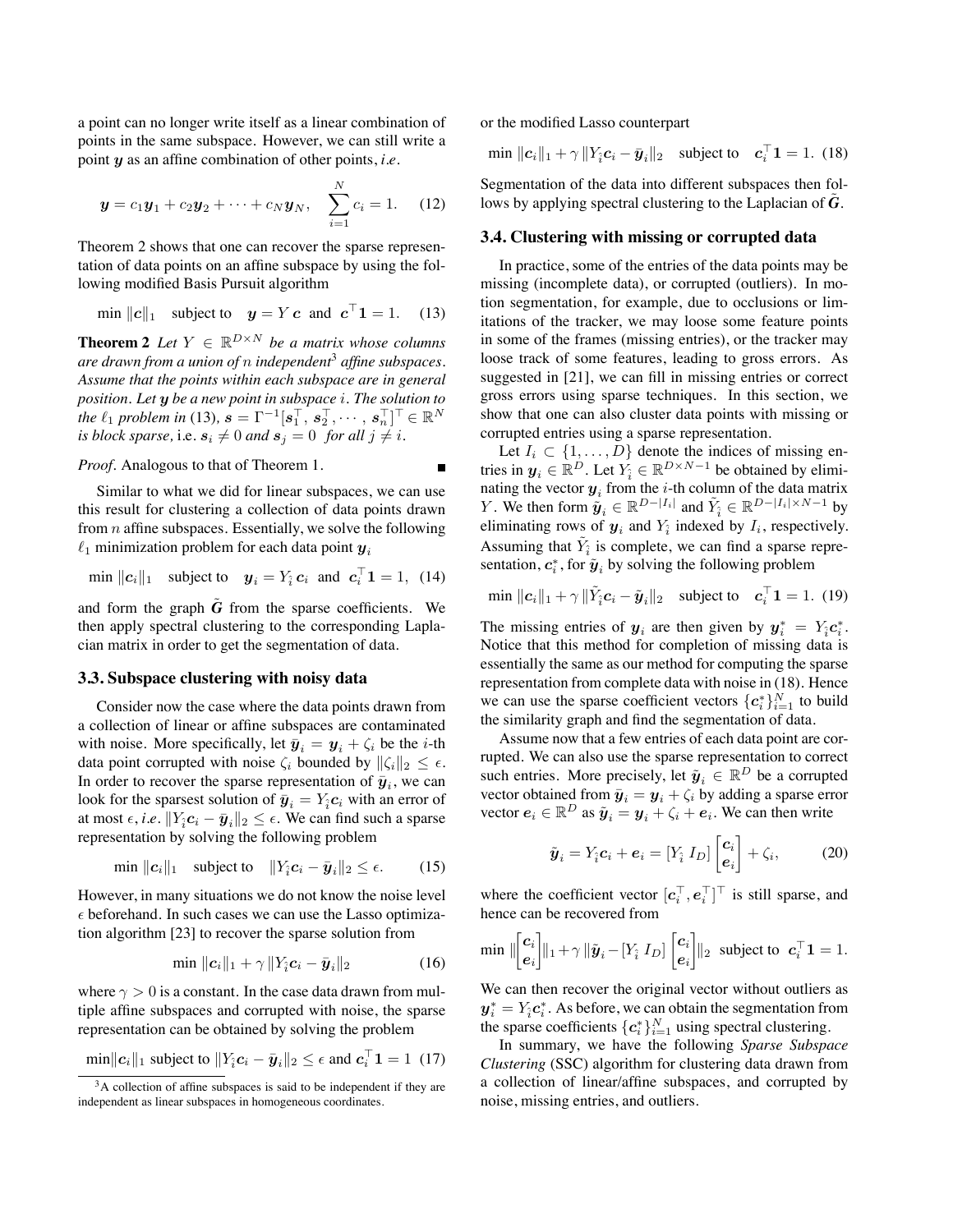- 1. For every data point  $y_i \in Y \in \mathbb{R}^{D \times N}$ 
	- (a) Form  $\tilde{\mathbf{y}}_i \in \mathbb{R}^{D-|I_i|}$  and  $\tilde{Y}_i \in \mathbb{R}^{D-|I_i| \times N-1}$  by eliminating rows of  $Y$  indexed by  $I_i$ . If needed, also eliminate columns of *Y* that have missing entries in  $I_i^c$ . If  $y_i$  is complete, then  $I_i = \emptyset$ .
	- (b) Find sparse vectors  $c_i^*$  and  $e_i^*$  from

$$
\min \; \| \begin{bmatrix} \boldsymbol{c}_i \\ \boldsymbol{e}_i \end{bmatrix} \|_1 + \gamma \, \| \tilde{\boldsymbol{y}}_i - [ \tilde{Y}_i \; \; I_{D-|I_i|}] \begin{bmatrix} \boldsymbol{c}_i \\ \boldsymbol{e}_i \end{bmatrix} \|_2
$$

for linear subspaces, with the additional constraint  $c_i^{\dagger}$  **1** = 1 for affine subspaces.

- (c) Compute  $y_i^* = \tilde{Y}_i^* c_i^*$ , which gives the complete trajectories without outlying entries.
- 2. Form the graph  $\tilde{G}$  from sparse coefficients  $\{c_i^*\}_{i=1}^N$  and compute the Laplacian matrix *L* of the graph.
- 3. Apply K-means to the *n* eigenvectors of the *L* corresponding to the smallest *n* eigenvalues in order to find segmentation of the data.

### **4. Application to motion segmentation**

Motion segmentation refers to the problem of separating a video sequence into multiple spatiotemporal regions corresponding to different rigid-body motions in the scene. Under the affine projection model, all the trajectories associated with a single rigid motion live in a 3-dimensional affine subspace, as we show below. Therefore, the motion segmentation problem reduces to clustering a collection of point trajectories according to multiple affine subspaces.

More specifically, let  ${x_{fp} \in \mathbb{R}^2}_{p=1,\dots,P}^{f=1,\dots,F}$  denote the tracked feature points trajectories in  $\overrightarrow{F}$  2-D image frames of *P* points  $\{X_p \in \mathbb{R}^3\}_{p=1,\dots,P}$  on a rigidly moving object. The relation between the tracked feature points and the corresponding 3-D coordinates of the points on the object under the affine camera model is given by

$$
x_{fp} = A_f \begin{bmatrix} X_p \\ 1 \end{bmatrix} \tag{21}
$$

where  $A_f \in \mathbb{R}^{2 \times 4}$  is the affine motion matrix at frame *f*. If we form a matrix containing all the *F* tracked feature points corresponding to a point on the object in a column, we get

 $\overline{a}$ 

$$
\begin{bmatrix} x_{11} \cdots x_{1P} \\ \vdots \\ x_{F1} \cdots x_{FP} \end{bmatrix}_{2F \times P} = \begin{bmatrix} A_1 \\ \vdots \\ A_F \end{bmatrix}_{2F \times 4} \begin{bmatrix} X_1 \cdots X_P \\ 1 \cdots 1 \end{bmatrix}_{4 \times N}
$$
 (22)

We can briefly write this as  $W = MS^{\top}$  where  $M \in \mathbb{R}^{2F \times 4}$ is called the motion matrix and  $S \in \mathbb{R}^{N \times 4}$  is called the structure matrix. Since rank $(M)$ , rank $(S) \leq 4$  we get

$$
rank(W) = rank(MS^{\perp}) \le min(rank(M), rank(S)) \le 4. (23)
$$

Since the last row of  $S<sup>T</sup>$  is 1, under the affine camera model the trajectories of feature points of a single rigid motion lie in an affine subspace of  $\mathbb{R}^{2F}$  of dimension at most three.

Now, assume we are given *P* trajectories of *n* rigidly moving objects. Then, these trajectories will lie in a union of *n* affine subspaces in  $\mathbb{R}^{2F}$ . The 3-D motion segmentation problem is the task of clustering these *P* trajectories into *n* different groups such that the trajectories in the same group represent a single rigid motion. Thus, one can see that the problem of motion segmentation reduces to the clustering of data points drawn from a union of affine subspaces.

#### **4.1. Experiments on the Hopkins 155 database**

In this subsection, we apply SSC for affine subspaces to the motion segmentation problem. We evaluate SSC on the Hopkins155 motion database, which is available online at http://www.vision.jhu.edu/data/hopkins155. The database consists of 155 sequences of two and three motions which can be divided into three main categories: checkerboard, traffic, and articulated sequences. The trajectories are extracted automatically with a tracker, and outliers are manually removed. Therefore, the trajectories are corrupted by noise, but do not have missing entries or outliers.

A customary preprocessing step used by other motion segmentation algorithms is to reduce the dimension of the data  $D = 2F$  to  $m = 4n$ , where *n* is the number of motions. This is because the rank of the data matrix *W* is bounded above by 4*n*. As we want a projection that preserves the sparsity of the data, we use a random projection matrix Φ.  $[8, 1]$  show that if we form  $\Phi$  by sampling i.i.d entries from a Normal distribution with zero mean and variance 1*/m* or from i.i.d. entries of a symmetric Bernoulli distribution (**P**( $\Phi_{ij} = \pm 1/\sqrt{m}$ ) = 1/2), then  $\ell_1$  minimization can successfully solve the  $\ell_0$  minimization problem with overwhelming probability provided that  $m > 2d \log(D/m)$ . Here *m* is the projection dimension, *D* is the ambient space dimension, and *d* is the sparsity level. We use both Normal and Bernoulli distributions to project the data points.

After projection, we apply SSC to obtain the sparse coefficient vectors. From (23) we know that the dimension of each affine subspace is at most three, hence we expect to have at most four nonzero elements for every sparse solution  $c_i$ . Thus we take the four largest nonzero coefficients of  $c_i$  to form the similarity graph  $\tilde{G}$  and the corresponding Laplacian matrix *L*. Segmentation of the trajectories follows by applying K-means to the  $n \in \{2,3\}$  eigenvectors of *L* corresponding to the smallest *n* eigenvalues.

Figure 1 shows the adjacency matrices for three sequences in the database. Notice that SSC has successfully recovered the sparse representation of the data points, since almost all nonzero coefficients belong to the true subspace. Figure 2 shows the corresponding graphs on which we apply spectral clustering. The results show that the data points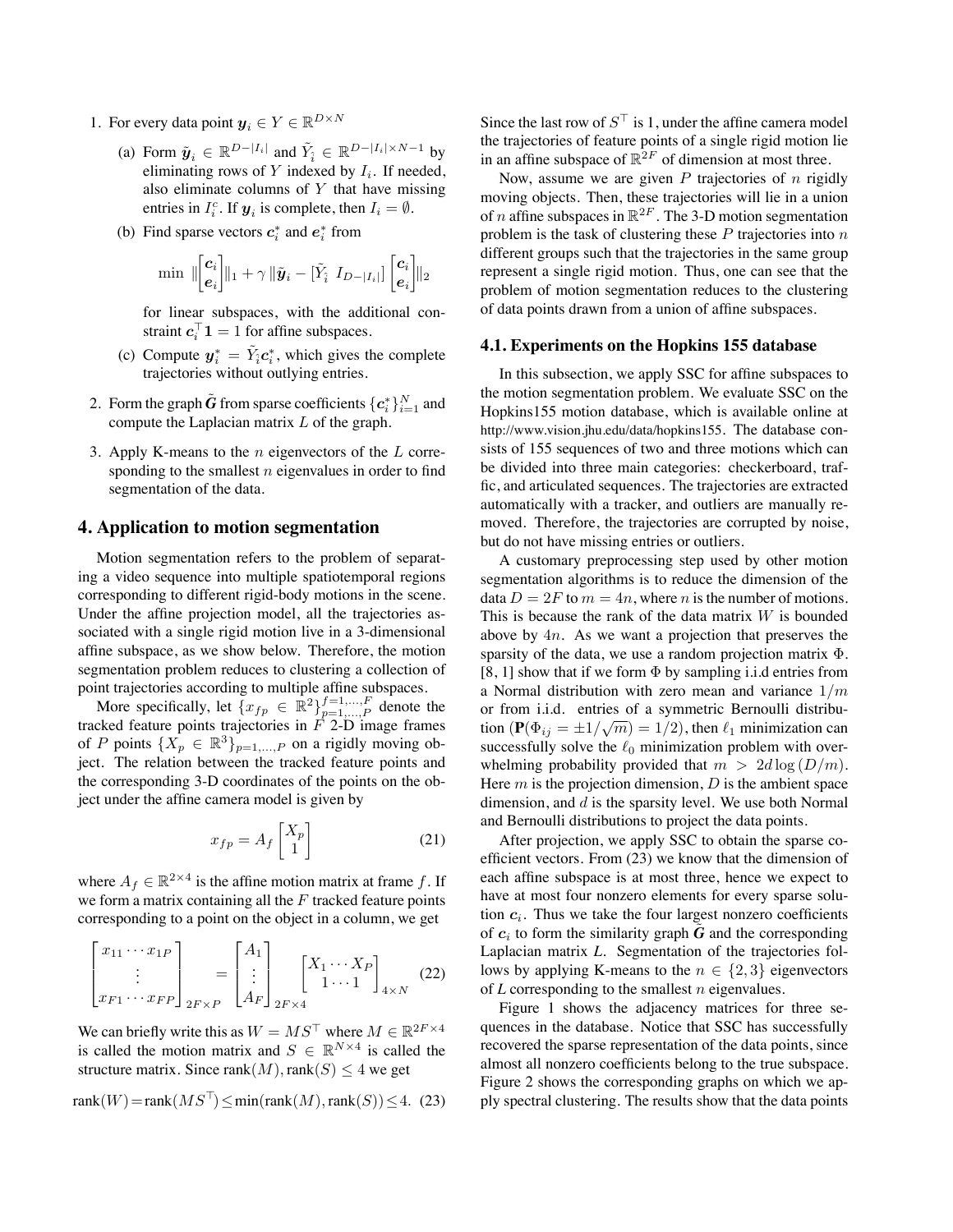

Figure 1. Sparse coefficients used to define the graph similarity matrix for three sequences: 1R2TRCT-g12, cars9, and articulated.



Figure 2. Similarity graphs for three sequences: 1R2TRCT-g12, cars9, and articulated.

in the same subspace form a connected component. A few number of edges exist between different groups, which are ignored by the spectral clustering.

The average and median misclassification errors are listed in Tables 1-3. In order to compare SSC with the state of the art, we also list the results of GPCA [26], LSA [28], RANSAC [11], MSL [22], and ALC [21]. The results of SSC are listed as SSC-B and SSC-N, which correspond to Bernoulli and Normal random projections, respectively. Notice that SSC outperforms all existing methods, in all categories (checkerboard, traffic, and articulated), and for both two and three motions. Table 1 shows that we get a misclassification error of 0.75% for sequences with two motions, which is about  $1/3$  of the best previously reported result by ALC. Also, Table 2 shows that we get a misclassification error of 2.45% for sequences with three motions, while the best previously reported result is 6.69% by ALC.

Notice also that our algorithm performs well not only for checkerboard sequences, which have independent motion subspaces, but also for traffic and articulated sequences, which are the bottleneck of almost all existing methods, because they contain dependent motions. In fact, we get errors of 0.02% and 0.58% for traffic sequences with two and three motions, respectively which is much better than the results of the existing algorithms. Likewise, for articulated motions where almost all existing methods do not perform well, we get misclassification error of 0.62% and 1.42% for two and three motions, respectively. Overall, SSC achieves a misclassification error of 1.24% in the whole database, which is about 1/3 of the best reported result.

#### **4.2. Experiments with missing data and outliers**

We now examine the robustness of SSC to missing data and outliers. We use twelve sequences from [26], with nine sequences of two motions and three sequences of three mo-

Table 1. Classification errors  $(\%)$  for sequences with 2 motions  $Method$  GPCA LISA RANSAC MSL ALC SSC-B SSC-N

| www.                       | $\cup$ $\cup$ $\cup$  | <b>LUI</b> | <u>IVITION</u> | TATAT | $\overline{\phantom{a}}$ | ⊍ບພ  | <b>DDC-11</b> |  |
|----------------------------|-----------------------|------------|----------------|-------|--------------------------|------|---------------|--|
| Checkerboard: 78 sequences |                       |            |                |       |                          |      |               |  |
| Mean                       | 6.09                  | 2.57       | 6.52           | 4.46  | 1.55                     | 0.83 | 1.12          |  |
| Median                     | 1.03                  | 0.27       | 1.75           | 0.00  | 0.29                     | 0.00 | 0.00          |  |
|                            | Traffic: 31 sequences |            |                |       |                          |      |               |  |
| Mean                       | 1.41                  | 5.43       | 2.55           | 2.23  | 1.59                     | 0.23 | 0.02          |  |
| Median                     | 0.00                  | 1.48       | 0.21           | 0.00  | 1.17                     | 0.00 | 0.00          |  |
| Articulated: 11 sequences  |                       |            |                |       |                          |      |               |  |
| Mean                       | 2.88                  | 4.10       | 7.25           | 7.23  | 10.70                    | 1.63 | 0.62          |  |
| Median                     | 0.00                  | 1.22       | 2.64           | 0.00  | 0.95                     | 0.00 | 0.00          |  |
| All: 120 sequences         |                       |            |                |       |                          |      |               |  |
| Mean                       | 4.59                  | 3.45       | 5.56           | 4.14  | 2.40                     | 0.75 | 0.82          |  |
| Median                     | 0.38                  | 0.59       | 1.18           | 0.00  | 0.43                     | 0.00 | 0.00          |  |

Table 2. Classification errors  $(\%)$  for sequences with 3 motions Method GPCA LSA RANSAC MSL  $ALC$  SSC-B SSC-N

| Checkerboard: 26 sequences |                      |                   |       |       |       |      |      |  |
|----------------------------|----------------------|-------------------|-------|-------|-------|------|------|--|
| Mean                       | 31.95                | 5.80              | 25.78 | 10.38 | 5.20  | 4.49 | 2.97 |  |
| Median                     | 32.93                | 1.77              | 26.00 | 4.61  | 0.67  | 0.54 | 0.27 |  |
|                            | Traffic: 7 sequences |                   |       |       |       |      |      |  |
| Mean                       |                      | 19.83 25.07       | 12.83 | 1.80  | 7.75  | 0.61 | 0.58 |  |
| Median                     |                      | 19.55 23.79       | 11.45 | 0.00  | 0.49  | 0.00 | 0.00 |  |
| Articulated: 2 sequences   |                      |                   |       |       |       |      |      |  |
| Mean                       | 16.85                | $\overline{7.25}$ | 21.38 | 2.71  | 21.08 | 1.60 | 1.42 |  |
| Median                     | 16.85                | 7.25              | 21.38 | 2.71  | 21.08 | 1.60 | 0.00 |  |
| All: 35 sequences          |                      |                   |       |       |       |      |      |  |
| Mean                       | 28.66                | 9.73              | 22.94 | 8.23  | 6.69  | 3.55 | 2.45 |  |
| Median                     | 28.26                | 2.33              | 22.03 | 1.76  | 0.67  | 0.25 | 0.20 |  |
|                            |                      |                   |       |       |       |      |      |  |

| Table 3. Classification errors $(\%)$ for all sequences |  |  |                                                          |  |  |  |  |
|---------------------------------------------------------|--|--|----------------------------------------------------------|--|--|--|--|
|                                                         |  |  | Method   GPCA   LSA   RANSAC   MSL   ALC   SSC-B   SSC-N |  |  |  |  |
| 155 sequences                                           |  |  |                                                          |  |  |  |  |

| Mean $ 10.34 4.94 $ 9.76 $ 5.03 3.56 1.45 1.24$  |  |  |
|--------------------------------------------------|--|--|
|                                                  |  |  |
| Median 2.54 $ 0.90 $ 3.21 $ 0.00 0.50 0.00 0.00$ |  |  |

tions, as shown in Figure 3. We use the data points in the original ambient space without projecting them into lower dimensions. For incomplete trajectories, we apply SSC to video sequences between 4% and 35% of whose entries are missing. We compare SSC with Power Factorizationbased ALC and  $\ell_1$ -based ALC [21] in Table 4. Our method achieves a misclassification error of 0.13%, which is a significant improvement to the state of the art. For corrupted trajectories, we apply SSC to the sequences between 4% and 35% of whose entries are corrupted. Our results in Table 5 compared with the results of  $\ell_1$ -based ALC indicate the robustness of SSC to outliers. In contrast to ALC, we do not need to use  $l_1$  as an initialization step to complete the trajectories and then apply the segmentation algorithm. The resulting sparse coefficients are used directly to build the similarity graph and do the spectral clustering.